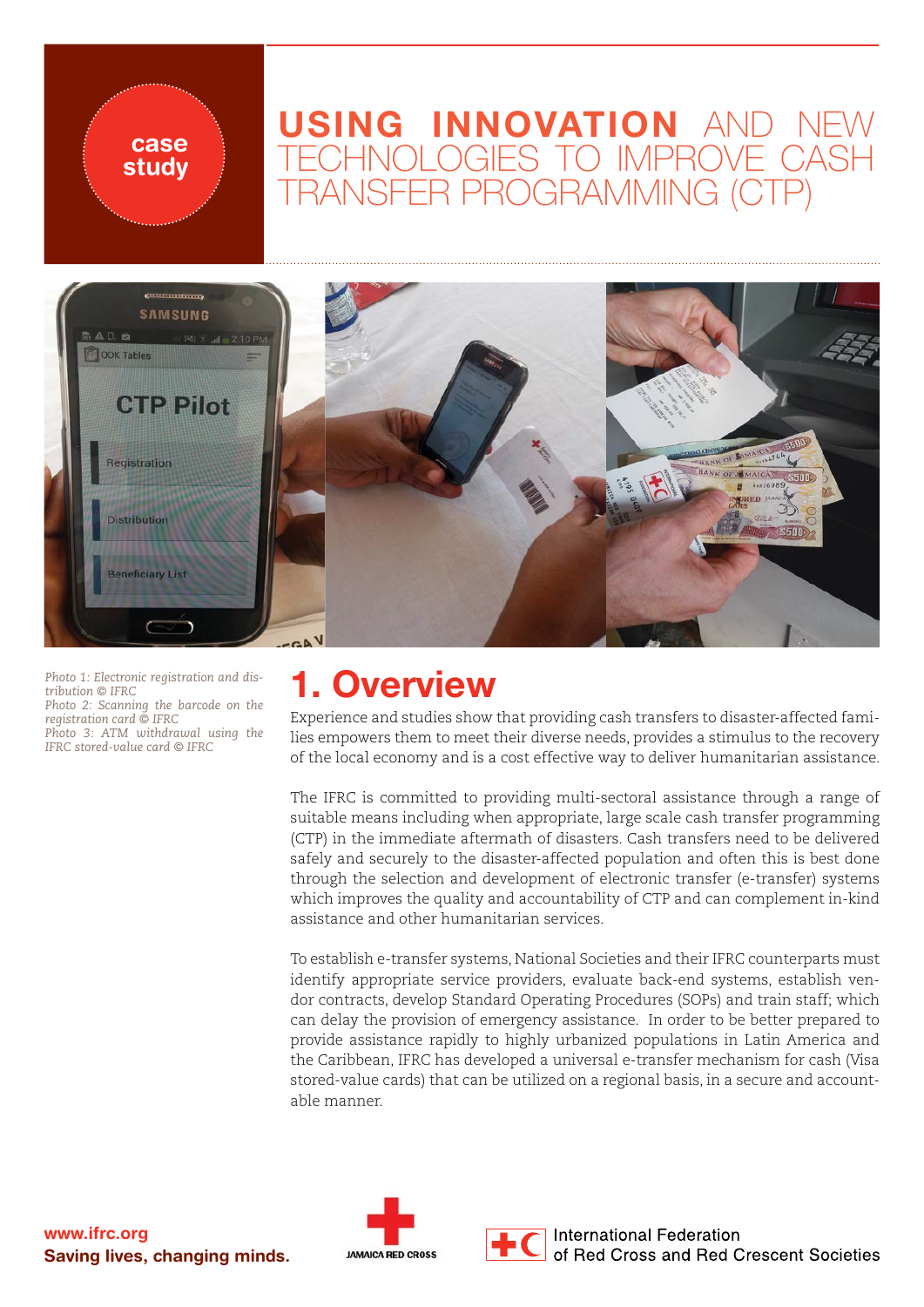In order to test the functionality of the system and community acceptance and use of the card, a field pilot was conducted in February 2015 in Jamaica. This was the second pilot of the system, that followed an internal test that was conducted with 50 cards distributed and used by IFRC staff in Panama in December 2014.

This field pilot included vulnerable households similar to those likely to receive assistance following a disaster and included Red Cross staff and volunteers who would manage such programmes. The purpose was to see if this e-transfer system for unconditional case based assistance was appropriate, easy to use and provided a way for households to meet their immediate needs. At the same time the pilot allowed IFRC to test the pairing of the regional stored-value card system with an electronic household registration and distribution tool and identified ways to refine and improve this system for use in future disaster responses.



*Explaining to the targeted households how the stored-value card works.*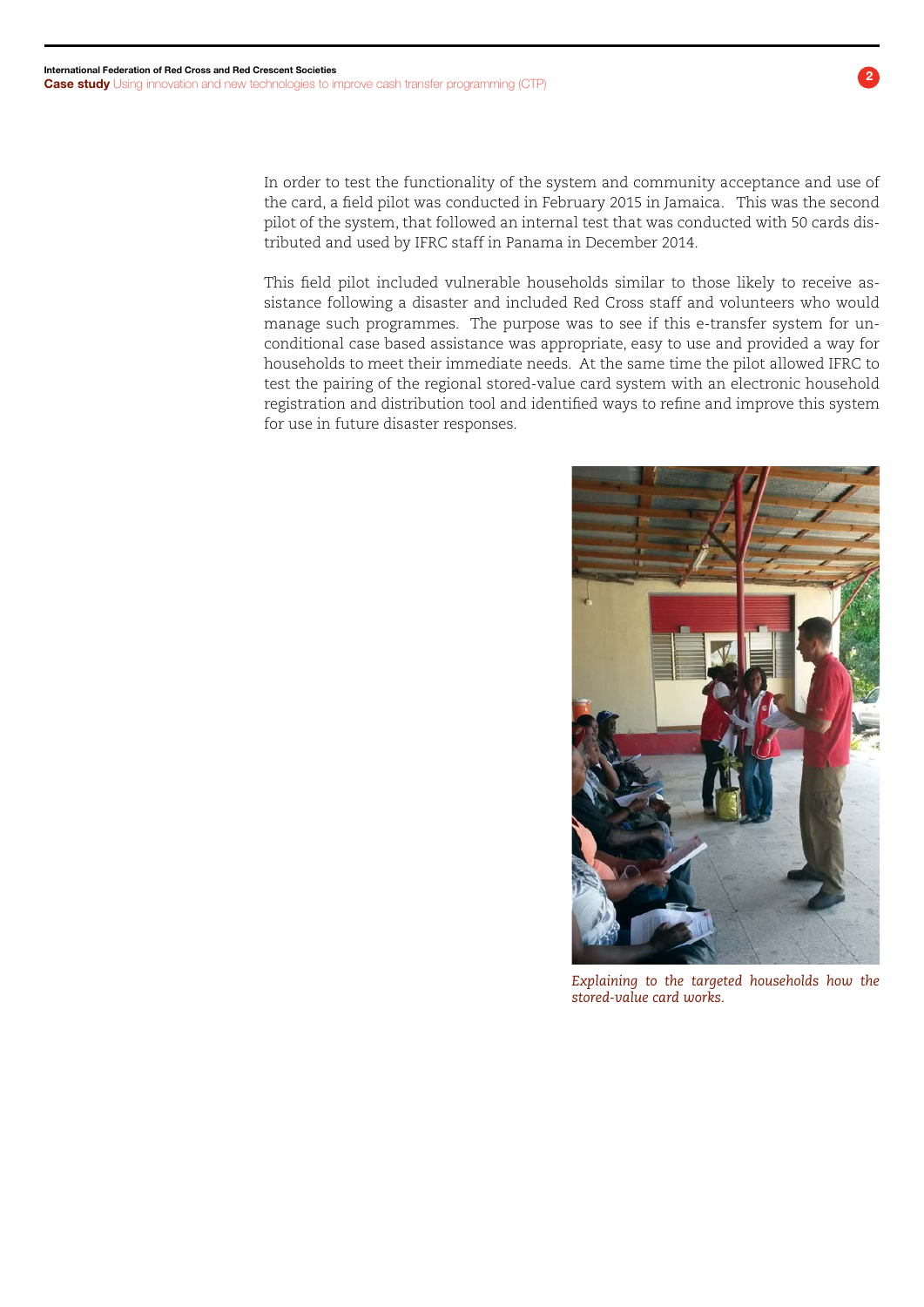# 2. Pilot overview

| <b>National society</b>         | <b>Jamaica Red Cross</b>                                                                                                                                                                                                                                                                                                                    |
|---------------------------------|---------------------------------------------------------------------------------------------------------------------------------------------------------------------------------------------------------------------------------------------------------------------------------------------------------------------------------------------|
| Objective(s)                    | • Meet the needs of the targeted households in an ac-<br>ceptable, appropriate and timely manner<br>Test the stored-value card system and supporting<br>technology<br>Identify ways for IFRC to improve the procedures<br>$\bullet$<br>and tools prior to making the system available for<br>regional use.                                  |
| Duration                        | Two weeks - Week 1: Planning, distribution and en-<br>cashment; Week 2: Monitoring and post distribution<br>satisfaction surveys                                                                                                                                                                                                            |
| Location                        | Kingston/ St Andrew Parish<br>St Catherine Parish                                                                                                                                                                                                                                                                                           |
| Cost                            | Total cost of grants: CHF 7,928 (930,000 Jamaican dollars<br>JMD)<br>Percentage of financial service fee/cost of grants: ATM with-<br>drawal CHF 4.64 (JMD 544) $+2\%$ of the value of withdrawal,<br>PoS 2% per cent of the value of the transaction                                                                                       |
| Main sector(s)                  | Multi-sectoral: Unconditional cash transfer for basic<br>needs                                                                                                                                                                                                                                                                              |
| Number of households            | 93 families                                                                                                                                                                                                                                                                                                                                 |
| Household<br>Selection criteria | As this was a pilot, households were selected in con-<br>junction with the Ministry of Labour and Social Services<br>(MLSS) which is the government agency responsible for<br>social welfare. The households had either suffered a<br>house fire, owned a small business that needed support<br>or were part of a social safety net scheme. |
| Main activities                 | Train staff and volunteers<br>Organise distribution sites and processes<br>Load and activate cards post-distribution<br>Conduct post-distribution monitoring activities<br>$\bullet$                                                                                                                                                        |
| Key<br>outcome(s)               | • Households were able to choose how best to spend<br>the cash grant to meet their immediate needs.<br>Perception of the stored-value card system was very<br>positive in the selected communities.<br>Proved for IFRC and Jamaica Red Cross that stored-<br>value cards are a viable and acceptable approach<br>for CTP.                   |
| Number of staff involved        | Jamaica Red Cross: 14 volunteers from branches in two<br>Parishes.<br>IFRC: 3 staff members from the Zone/Secretariat (Di-<br>saster Management & Innovation) and 1 person from<br>University of Washington as technical support for Open<br>Data Kit (ODK)                                                                                 |

*1. Administratively, Jamaica is divided into fourteen parishes which are grouped into three counties.*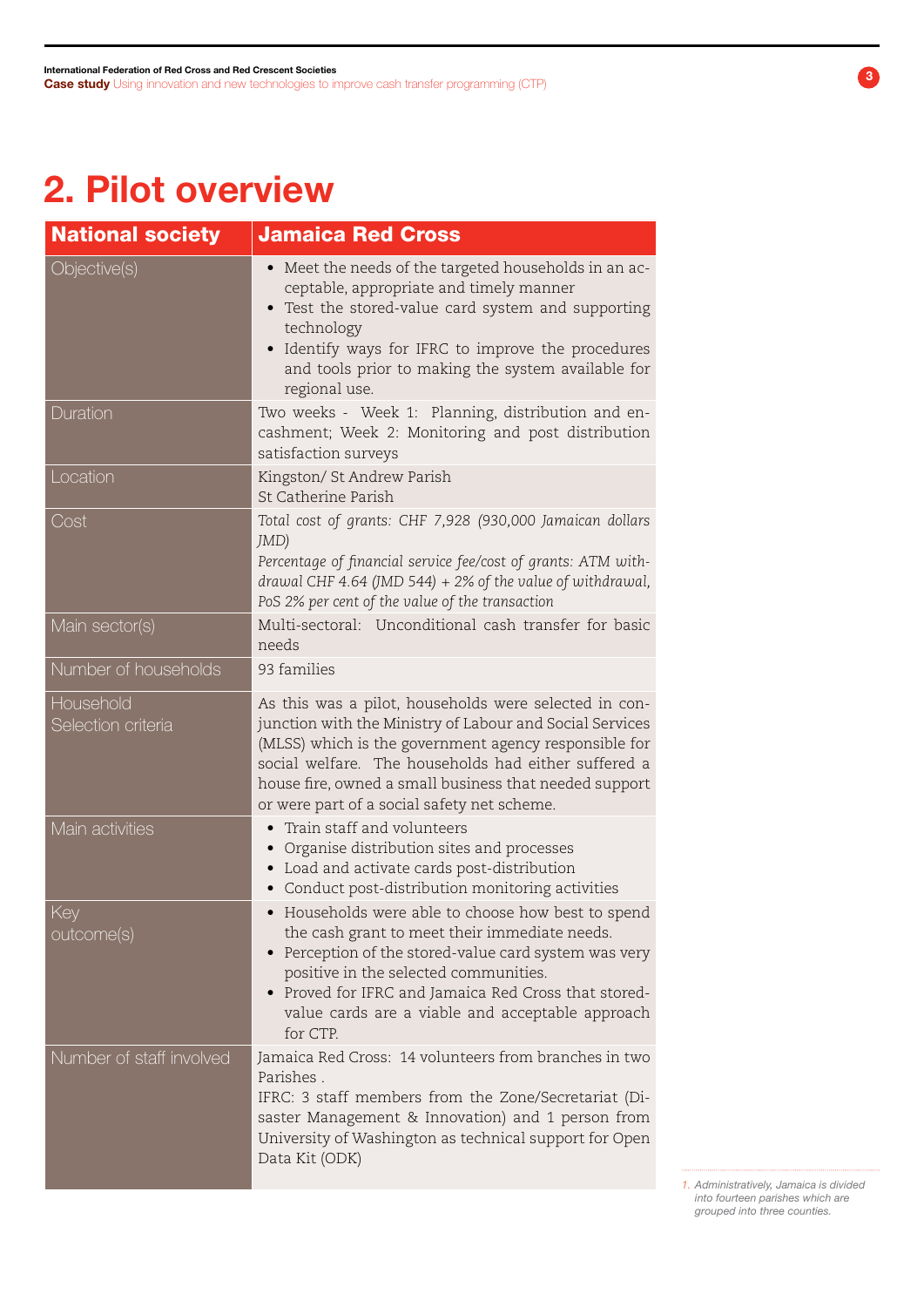### 3. Pilot description

### Context and pilot choice

The IFRC identified stored-value cards as a way of providing cash grants to families after a disaster and has a contract in place with a service provider that allows the cards to be shipped and used in 33 of the 35 countries in the Americas. To further test the applicability of this stored-value card approach on a regional basis, a field-based pilot needed to be conducted with Red Cross Red Crescent staff and volunteers and the families that would typically receive post-disaster assistance.

Factors that made Jamaica a conducive environment for the pilot:

- Representative of countries within the Zone, with a frequent occurrence of natural disasters many with Disaster Relief Emergency Fund (DREF) operations and Emergency Appeals (EA)
- • Highly urbanized population with good banking infrastructure, (Automated Teller Machines (ATM) and Point of Sale (PoS) terminal accessibility) across the country and particularly within the capital Kingston.
- • Jamaica Red Cross has previous experience with CTP, most recently in the response to Hurricane Sandy in 2012 supporting livelihoods through microfinance and also in conjunction with the International Committee of the Red Cross (ICRC) following civil unrest in Kingston in 2010.
- • Government supportive of CTP and provides conditional cash transfers for its Programme of Advancement Through Health and Education (PATH)



#### Assessment and pilot design

Several types of innovation and technology that are relatively new to the humanitarian sector were piloted.

- Visa<sup>2</sup> stored-value cards for the delivery of the cash grant from IFRC/Jamaica Red Cross to the family
- $\bullet$  Open Data Kit<sup>3</sup> (ODK) for the registration of the households and the distribution of the cards.
- Smartphones with Android operating system for use with ODK
- *2. There are a number of different types of stored-value cards, the pilot used Visa cards which can be used anywhere that Visa is accepted*
- *3. ODK is a free application that allows surveys to be created off-line and downloaded to smartphones or tablets. The collected data can then be uploaded and analysed.*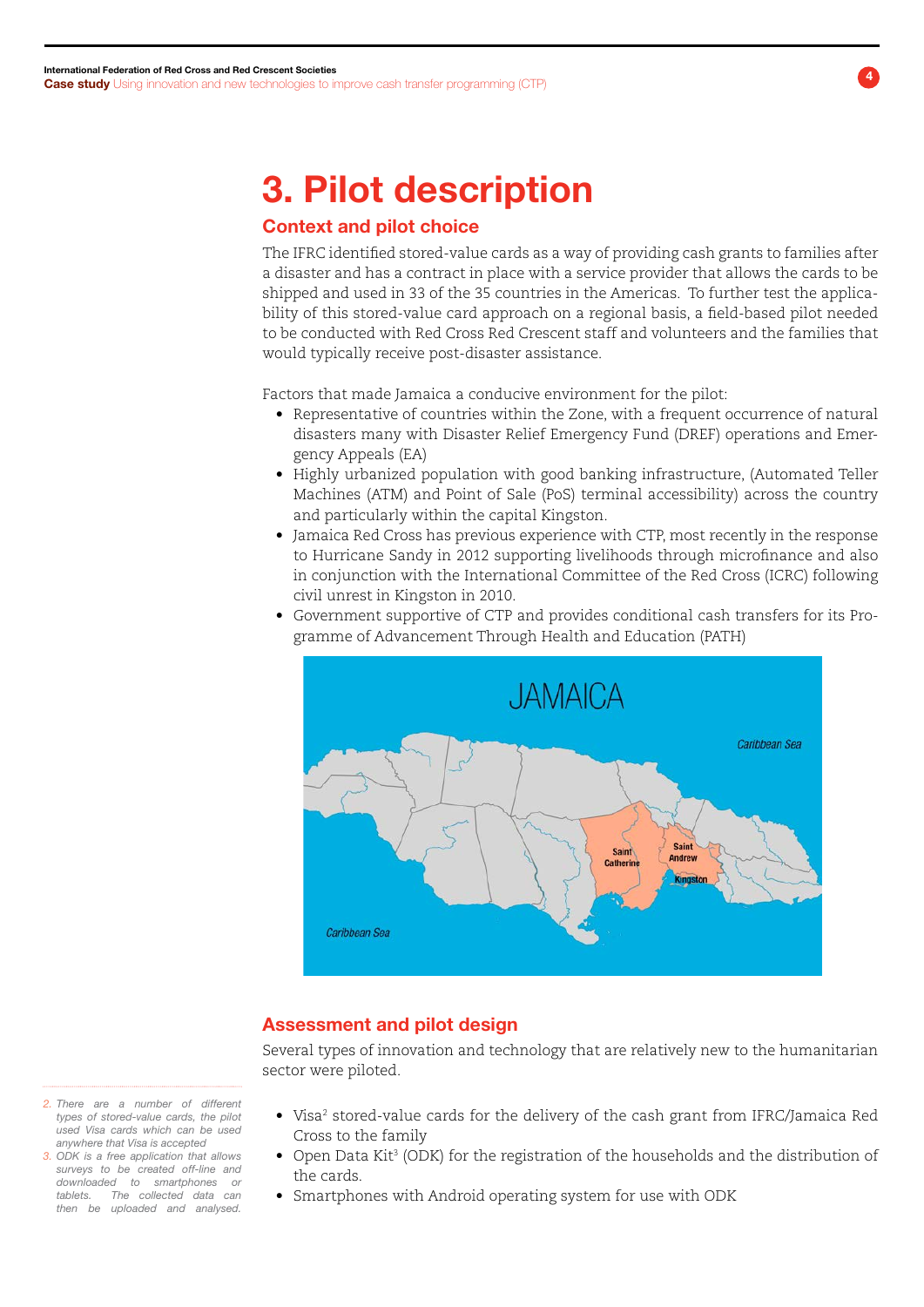#### Cash grant value rationale

The grant value was set at 10,000 Jamaican Dollars (JMD) which equated to CHF 85.25. The grant value was reached in conjunction with Jamaica Red Cross and was considered to be appropriate and complementary to the PATH conditional cash grant received by many of the registered households from the Government and was equivalent to around 1-2 weeks' pay for a low-income family.

#### Household selection

Based on geographical targeting, all households were in urban areas with good access to banks and shops with PoS terminals.

Households were informed that they were part of a pilot looking at a new way to deliver cash grants following disasters. Households were advised that the onetime distribution had no conditions on use and so they could choose how best to meet their most urgent needs.

#### Pilot implementation

The cards arrived in country via three routes: (1) Shipped by card provider; (2) Shipped by IFRC Zone Logistics Unit (ZLU) Panama; (3) Hand carried by the IFRC team.

In this case the quickest shipping routes were via the card provider, as they work through typical commercial channels, and by hand carrying the cards through the airport. Red Cross and Red Crescent societies as a humanitarian organisations have special channels for the importation of relief goods. New ways of providing assistance involving items such as storedvalue cards, which are not exclusively humanitarian goods, will require work with the Customs at the national level to ensure such items are exempt from taxes and duty and cleared swiftly.

A household registration survey, containing five simple questions, was created offline in ODK and downloaded to the smartphones. Surveys can be more detailed and complex, however increasing the number of questions increases the registration time. As this system deals with relatively low level4 grants, the only mandatory information required to set up a stored-value card is the name of the head of household.

During registration the survey was completed using the smartphone and each household was assigned a pre-printed registration card with a barcode number generated by the IFRC team. Each registration on average took 2 minutes to complete.

The only mandatory information to set up a stored value card is a name



*Photo 1: Distribution: Scanning the barcode on the stored-value card envelope © IFRC Photos 2 & 3: Selected families with the stored-value card they had just received© IFRC 4. As defined by financial regulations*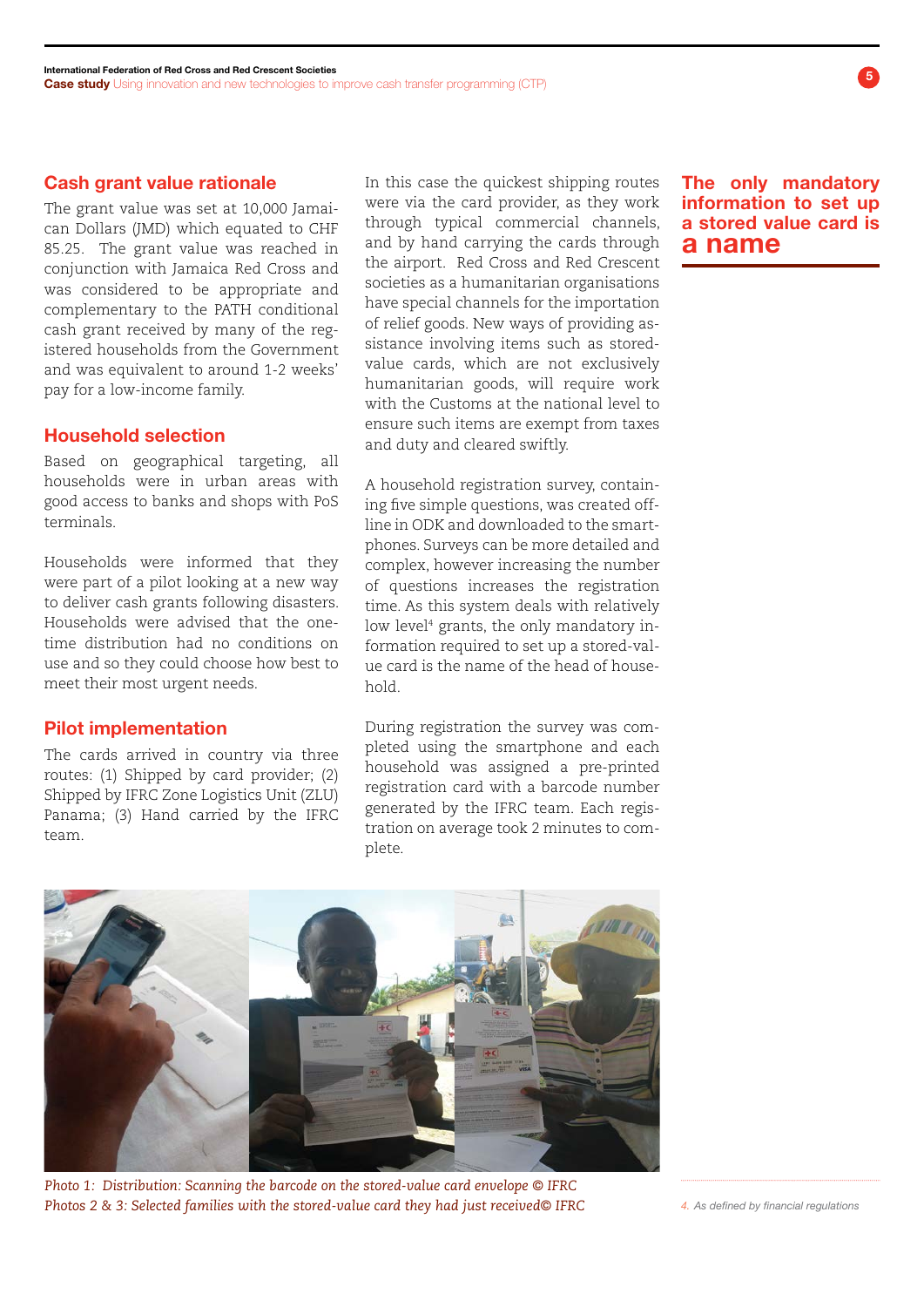Once all the families had been registered they participated in a training session that provided information, both verbally and via printed materials, on the stored-value cards; their purpose, how to use them, associated fees and how to resolve any issues. It was explained that the cards could be used at any ATM or PoS terminal affiliated with the Visa network.

Once the training session was finished the selected households proceeded to the distribution area. When the household member was called forward to the distribution desk they provided their registration card and the barcode on this was scanned using the smartphone's built-in camera. Their name and address was displayed on the screen of the smartphone and the Jamaica Red Cross volunteer could verify the identity of the person at the desk. The record also showed which stored-value card was assigned to that family. The card was picked, the barcode on the envelope scanned by the smartphone, handed over to the household and the distribution process, which on average took less than one minute per household, was complete.

### Household Communications

| <b>Fee summary</b>                   |            |            |
|--------------------------------------|------------|------------|
| <b>Fees</b>                          | <b>CHF</b> | <b>JMD</b> |
| ATM Balance check                    | 0.70       | 82         |
| ATM Decline (insufficient funds)     | 0.70       | 82         |
| <b>ATM Decline (incorrect PIN)</b>   | 0.70       | 82         |
| ATM withdrawal transaction           | 4.64       | 544        |
| ATM foreign exchange (of withdrawal) | 2%         | 2%         |
| PoS foreign exchange (of spend)      | 2%         | 2%         |

| <b>Sample ATM withdrawal</b> |            |            |  |
|------------------------------|------------|------------|--|
| <b>ATM</b>                   | <b>CHF</b> | <b>JMD</b> |  |
| Card load                    | 85.25      | 10000      |  |
| Balance check fee            | 0.70       | 82         |  |
| Cash withdrawal              | 70.50      | 9000       |  |
| ATM withdrawal fee           | 4.64       | 544        |  |
| Foreign exchange fee (2%)    | 1.41       | 180        |  |
| <b>Total cash received</b>   | 70.50      | 9000       |  |
| <b>Total fees</b>            | 6.05       | 806        |  |
| Remaining balance on card    | 8.70       | 194        |  |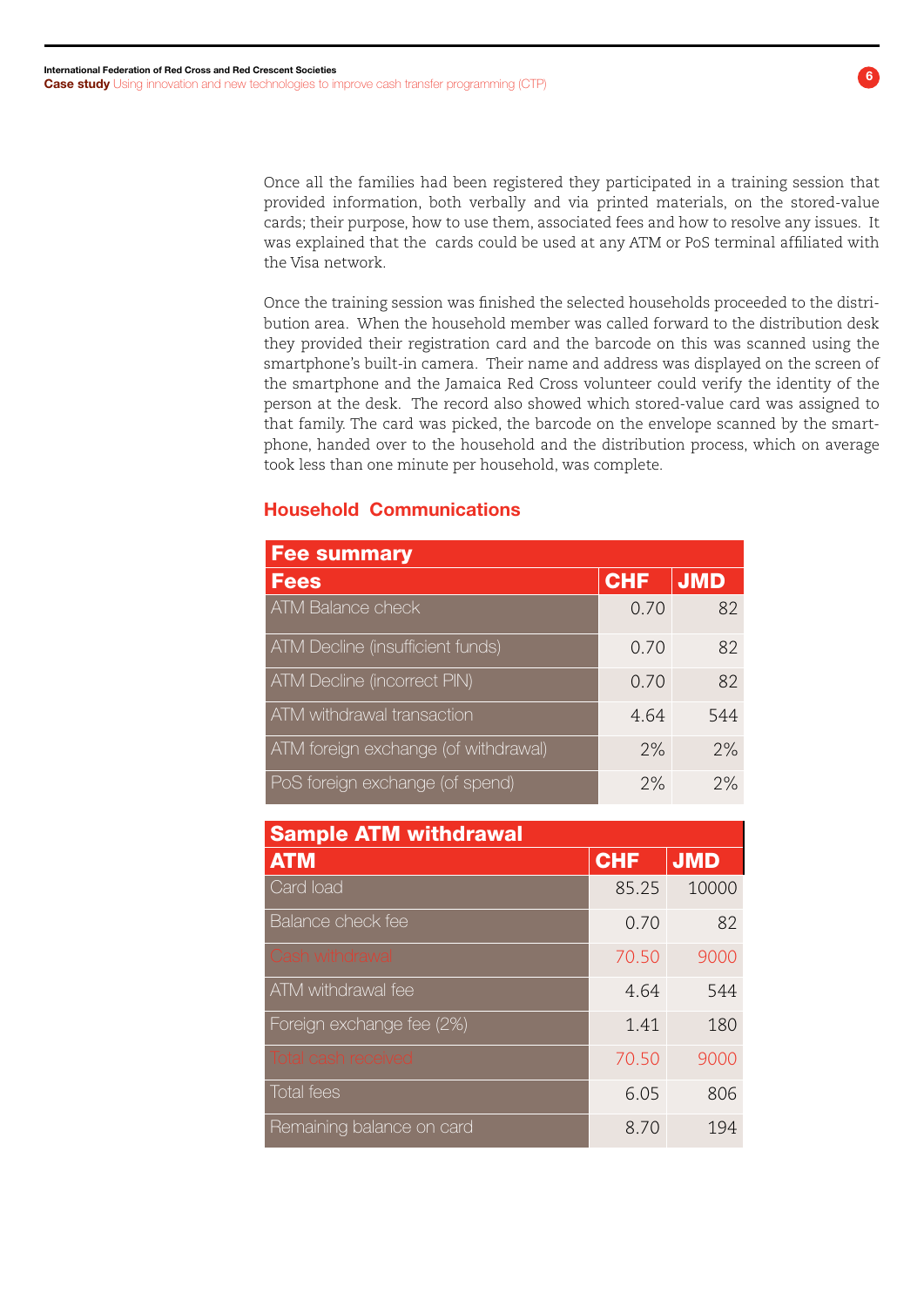The exit survey in which 26% of the recipient households were asked about their experience during the registration and distribution process showed most people (96%) felt that they had received sufficient information about the programme and the instructions were clear on how to use the cash and receive the cash grant. However only 75% of people knew how to make a complaint or provide feedback if they wanted to. All household members felt safe at the distribution and going back home with the card.

Jamaica Red Cross set up a telephone complaint and response mechanism with a focal point designated at each branch. When a call was received they would log the person's name, the 16-digit card number, the 3-digit security code and a brief description of the complaint or issue. This information was then shared with the IFRC team who were able to log on to the Visa card system, to review and provide the information necessary to resolve the issues.

#### Encashment process

One month after the distribution a card funding report from the financial service provider showed that on average 97% of the total grant amount had been either withdrawn or spent in shops. A small number of households (3%) had a balance of more than 1173 Jamaican dollars JMD (10 CHF). In most cases these households did not know how to check for the remaining balance. Follow-up instructions via telephone allowed households to access the remainder of the grant.

Even though the cash transfer was unconditional, in post distribution monitoring the households were asked how they spent the funds. The goods and services that households accessed with the cash transfer varied between households and spanned different sectors, which is similar to expenditure data for unconditional cash grants across the humanitarian sector. It is likely to be more difficult, time consuming and expensive to replicate these benefits via in-kind assistance in this context and in some cases, for example debt reimbursement, there is not an appropriate in-kind alternative.



Actual use of the Cash Grant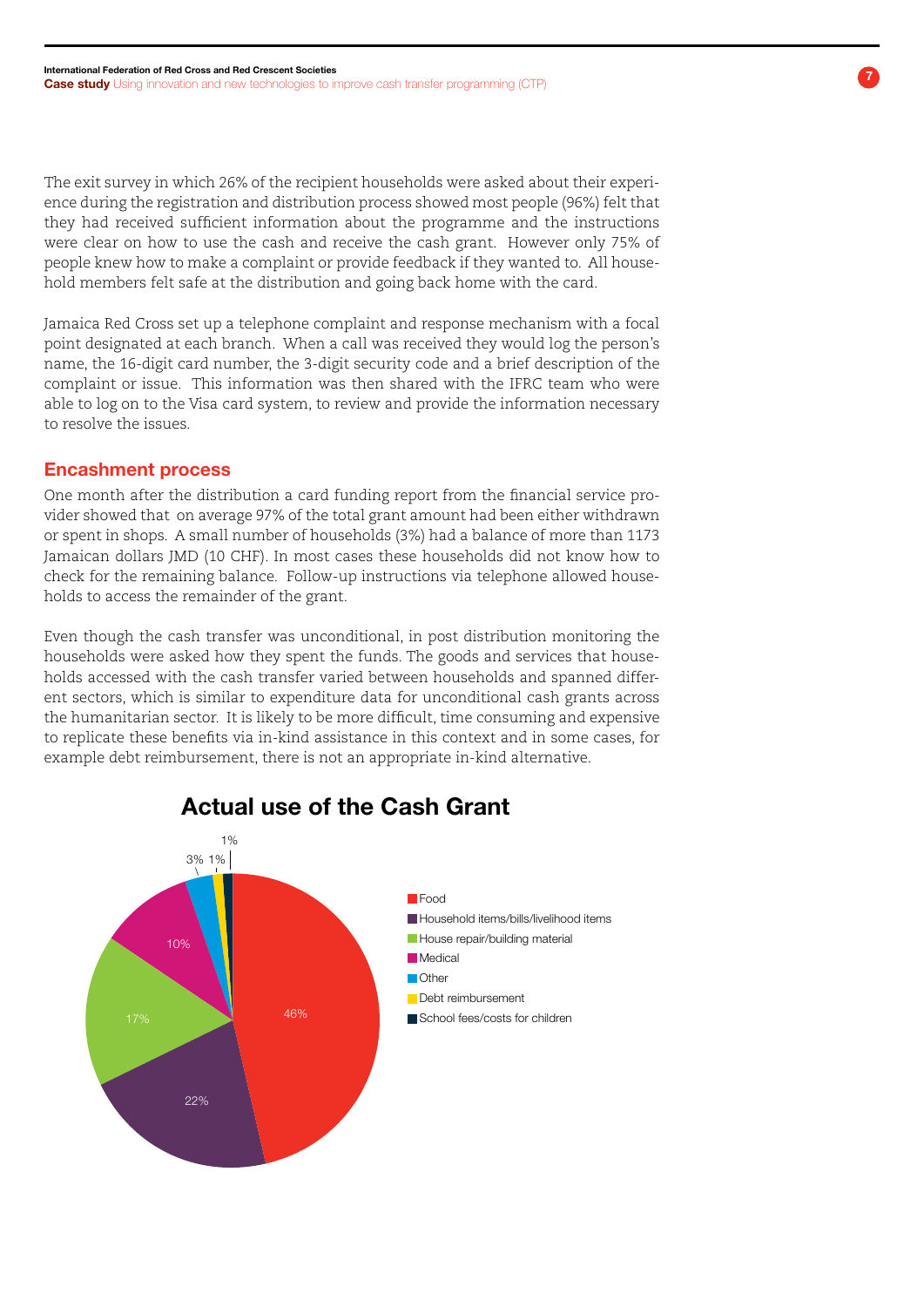### Pilot outcome

In total, IFRC provided a one-off unconditional cash grants to 93 households with a total grant of 930,000 JMD (CHF 7,928) which was used to cover a broad range of needs.

# 4. Cash-based programming facts

| <b>Total transfer amount</b>                     | 10,000 Jamaican dollars (CHF 85.25) per                                                                                                                                                                                                                   |
|--------------------------------------------------|-----------------------------------------------------------------------------------------------------------------------------------------------------------------------------------------------------------------------------------------------------------|
| per household<br>Technology used                 | household in all targeted areas<br>• ODK for electronic registration and distribution<br>planning and tracking<br>Smartphones with Android operating system for<br>use with ODK<br>• IFRC branded Visa stored-value cards to distribute<br>the cash grant |
| Number of payments                               | One payment per household over the course of the pilot                                                                                                                                                                                                    |
| Modality                                         | Unconditional cash grant                                                                                                                                                                                                                                  |
| Delivery System                                  | Cash transfer through third party (stored-value<br>card distributed by the Jamaica Red Cross and cash<br>withdrawn at ATMs or spent in shops with PoS<br>terminals)                                                                                       |
| Method for setting value<br>of the cash transfer | Based on 1-2 weeks' wages for a low income family<br>and sufficient to cover basic needs and replace items<br>and assets lost in a house fire or support a small<br>business with materials and stocks.                                                   |
| Partners / service<br>providers                  | Existing regional pre-agreement was in place with<br>financial service provider for the stored-value card<br>system.                                                                                                                                      |



*Jamaica Red Cross volunteer using e-registration tools.*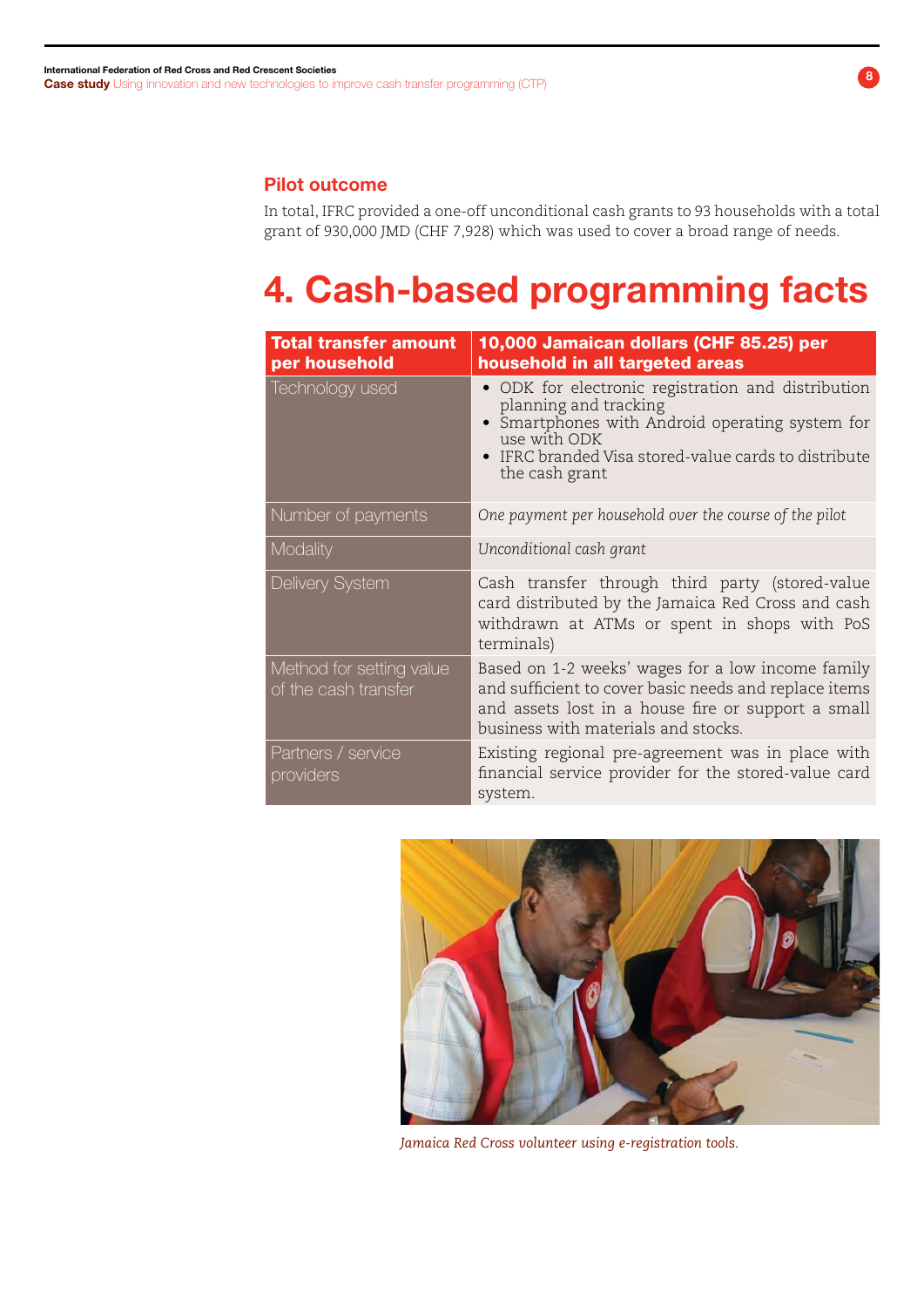# 5. Challenges and lessons learned

| REGIONAL STORED-VALUE CARDS COMPARED TO DIRECT CASH IN<br><b>ENVELOPES IN AN URBAN CONTEXT</b> |                                                                                                                                                                                                                                                                                                                                                                      |                                                                                                                                                                                                                                                                                                                                                                                                                                                                                                                                                                      |  |  |
|------------------------------------------------------------------------------------------------|----------------------------------------------------------------------------------------------------------------------------------------------------------------------------------------------------------------------------------------------------------------------------------------------------------------------------------------------------------------------|----------------------------------------------------------------------------------------------------------------------------------------------------------------------------------------------------------------------------------------------------------------------------------------------------------------------------------------------------------------------------------------------------------------------------------------------------------------------------------------------------------------------------------------------------------------------|--|--|
|                                                                                                | <b>ADVANTAGES</b>                                                                                                                                                                                                                                                                                                                                                    | <b>DISADVANTAGES</b>                                                                                                                                                                                                                                                                                                                                                                                                                                                                                                                                                 |  |  |
| Time                                                                                           | Extremely quick to implement as<br>the contract is in place, the cards<br>in stock and SOPs written.<br>Activation and loading of cards<br>with funds takes only a few<br>minutes to complete on-line.<br>existing financial<br>Using<br>infrastructure e.g. ATMs means<br>stored-value cards can be used<br>as soon as they are activated and<br>loaded with funds. | Requires a lot of training and<br>support if the selected households<br>are not familiar with using cards<br>and the fee structure can be<br>complicated to explain.<br>May take more time for agencies<br>to clear customs through special<br>duty free channels as stored-<br>value cards are not a uniquely<br>humanitarian product.                                                                                                                                                                                                                              |  |  |
| Scale                                                                                          | System is easy and quick to scale<br>up: loading currency onto a card<br>can be completed in bulk by one<br>person, distribution much quicker<br>to issue and check off one card.<br>Low card level grant value means<br>the only mandatory information<br>to set up a card is household<br>name.                                                                    | Large<br>human<br>resources<br>component for training<br>and<br>support which will increase with<br>scale up.<br>Scale up of the distribution will<br>be quick and easy but households<br>may be slower to access funds if<br>the training and support is not<br>adequate.<br>Not yet tested at scale.                                                                                                                                                                                                                                                               |  |  |
| Cost                                                                                           | Automated on-line processing<br>saves time and human resources<br>during distribution preparation<br>even for scale up.<br>Using existing<br>financial<br>infrastructure means no added<br>cost to the programme.                                                                                                                                                    | Visa stored-value cards<br>only<br>available in four major currencies<br>so foreign exchanges costs are<br>incurred. Grant amounts may<br>not be the same as planned due<br>to fluctuations in exchange rates.<br>Fees structures for card usage can<br>be complicated to understand<br>and are charged directly from<br>the card so households may get<br>a grant lower than intend if they<br>incur more fees than is necessary.<br>Some ATMs<br>and PoS have<br>minimum transaction levels; part<br>of the grant may remain on the<br>card unable to be accessed. |  |  |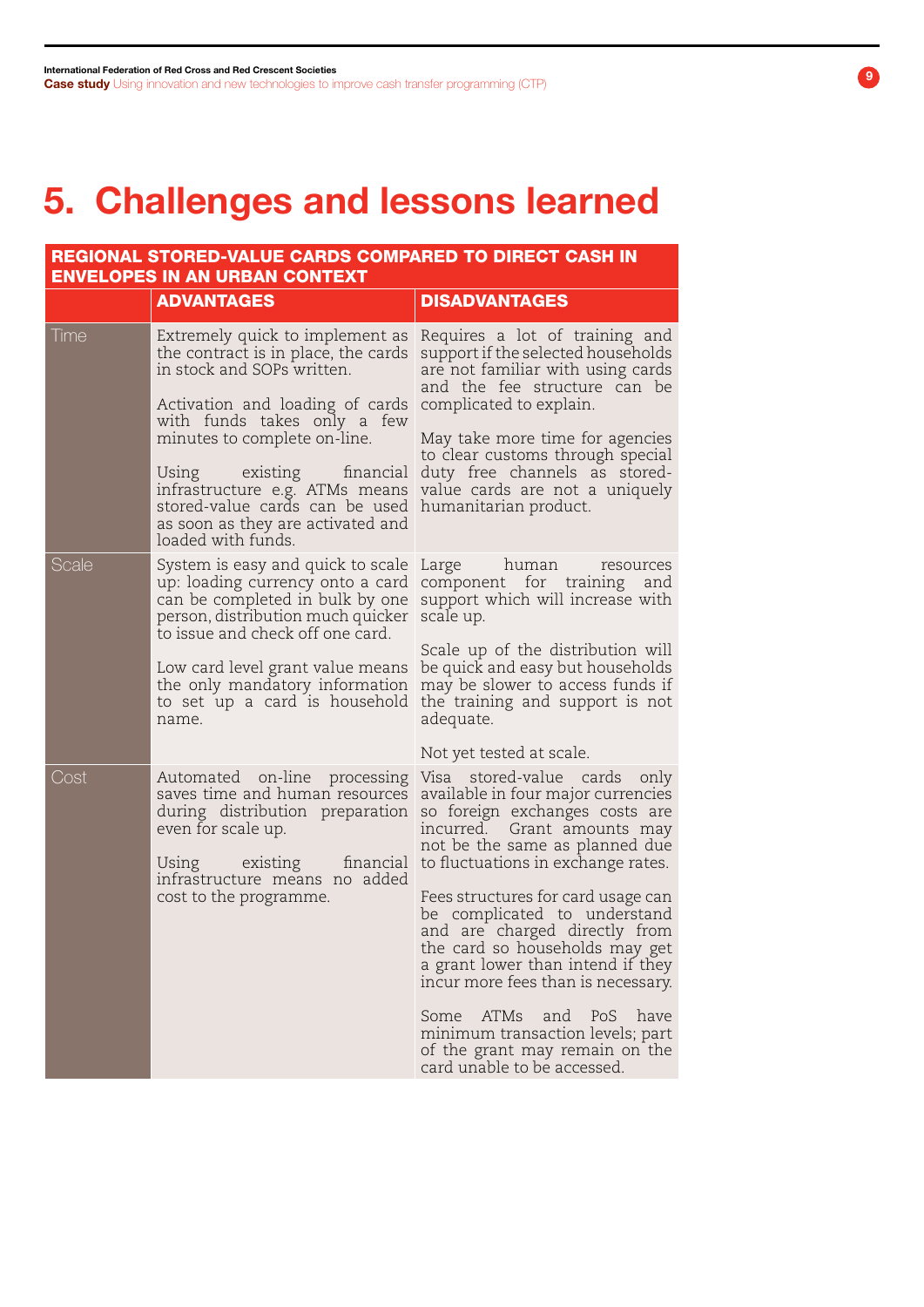#### REGIONAL STORED-VALUE CARDS COMPARED TO DIRECT CASH IN ENVELOPES IN AN URBAN CONTEXT

|                               | <b>ADVANTAGES</b>                                                                                                                                                                                                                                                                | <b>DISADVANTAGES</b>                                                                                                                                                                                                                                                                              |
|-------------------------------|----------------------------------------------------------------------------------------------------------------------------------------------------------------------------------------------------------------------------------------------------------------------------------|---------------------------------------------------------------------------------------------------------------------------------------------------------------------------------------------------------------------------------------------------------------------------------------------------|
| Vulnerable<br>Groups          | child-headed households who<br>are under the legal adult age<br>and those without official ID<br>are not excluded from obtaining IDs.<br>cards.                                                                                                                                  | Vulnerable groups including Some shops require official ID<br>to be presented when using PoS<br>and targeted households may<br>not have or may have lost their<br>Individuals with a lack of<br>familiarity with the technology<br>or who are illiterate may have<br>difficulty using the system. |
| Security & Risk               | Cards are durable, discreet In-person support at ATMs is<br>minimising physical security corruption.<br>risk for households.<br>Cards have a stronger audit trail<br>for better monitoring. Lost or<br>stolen cards can be suspended<br>and funds recovered by the<br>household. | and may reduce risk of theft an area for potential fraud and                                                                                                                                                                                                                                      |
| Reconciliation<br>& Reporting | The on-line<br>access records and reports to programmatic overview.<br>confirm funds transferred and<br>encashed.                                                                                                                                                                | system and Reporting is at the individual<br>electronic reports makes it level and it is currently difficult<br>simpler for authorised users to to consolidate reports to get a<br>Requires internet connectivity.                                                                                |



*Ensuring community members know how they can share any comments and concerns they may have during the project with Jamaica Red Cross.*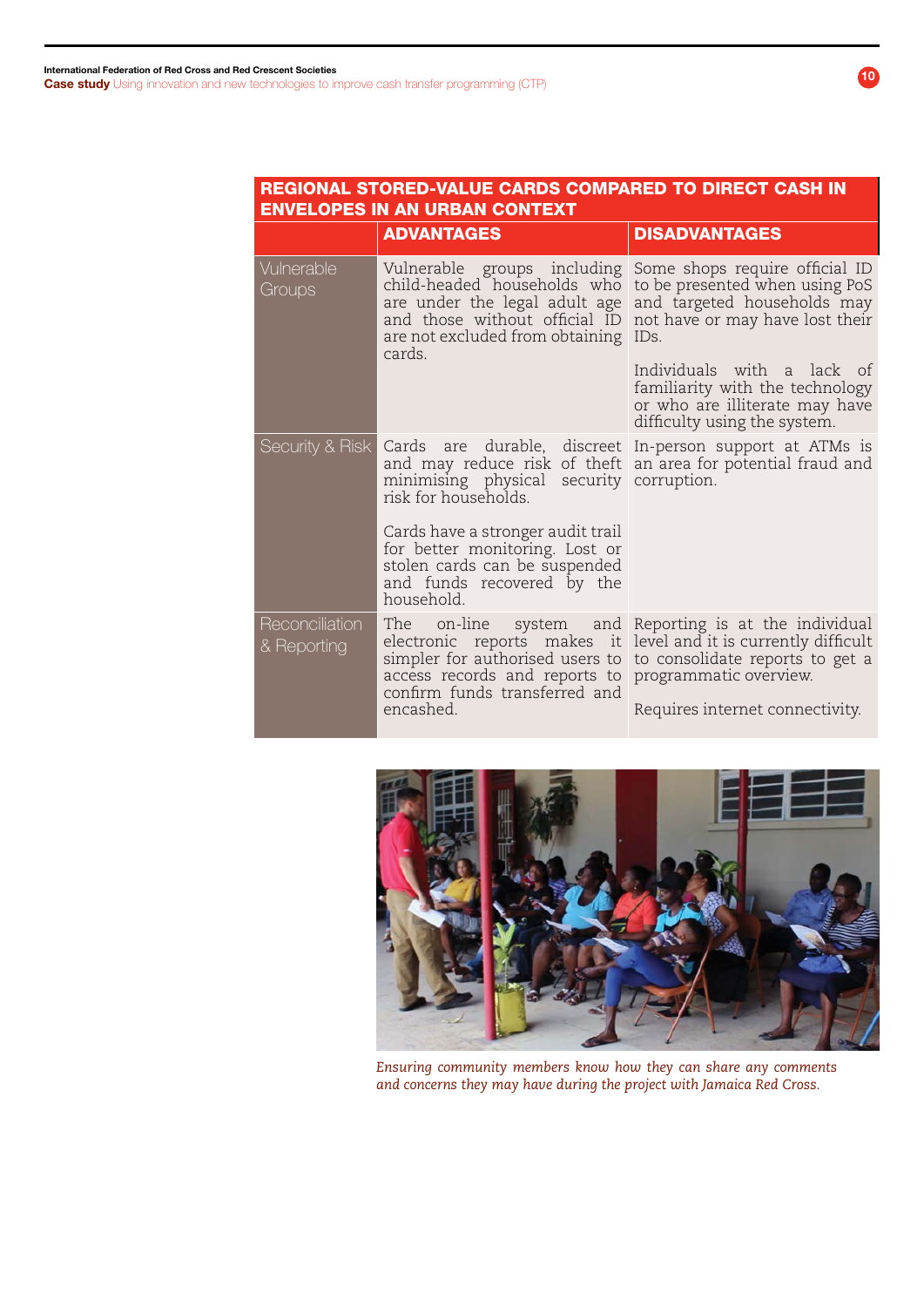# 6. Recommendations

### The key recommendations if a National Society plans to use the regional stored-value card system in the future:

- • Provide additional training to staff and volunteers on the SOPs, ODK and the storedvalue card system and invest in the equipment necessary for electronic registration and distribution (i.e. smartphones)
- Ensure a process for cards to be Customs cleared without delay.
- Prepare customised community training materials for stored-value cards.

#### The key recommendations for IFRC ahead of future deployments:

- Revise and update the stored-value card and programme information SOPs.
- Fine tune the existing programme information materials.
- Explore further the ways in which practical ATM training can be provided.
- • Explore Customs procedures and the importation of empty stored-value cards.
- • Explore reconciliation and reporting enhancements for bulk transfers with provider.
- • Conduct a larger scale regional pilot (2000-3000 households).



- grant value, use of grant, how to access grant, training on technology
- Customs clearance
- goods or services with grant
- Reconciliation and reporting